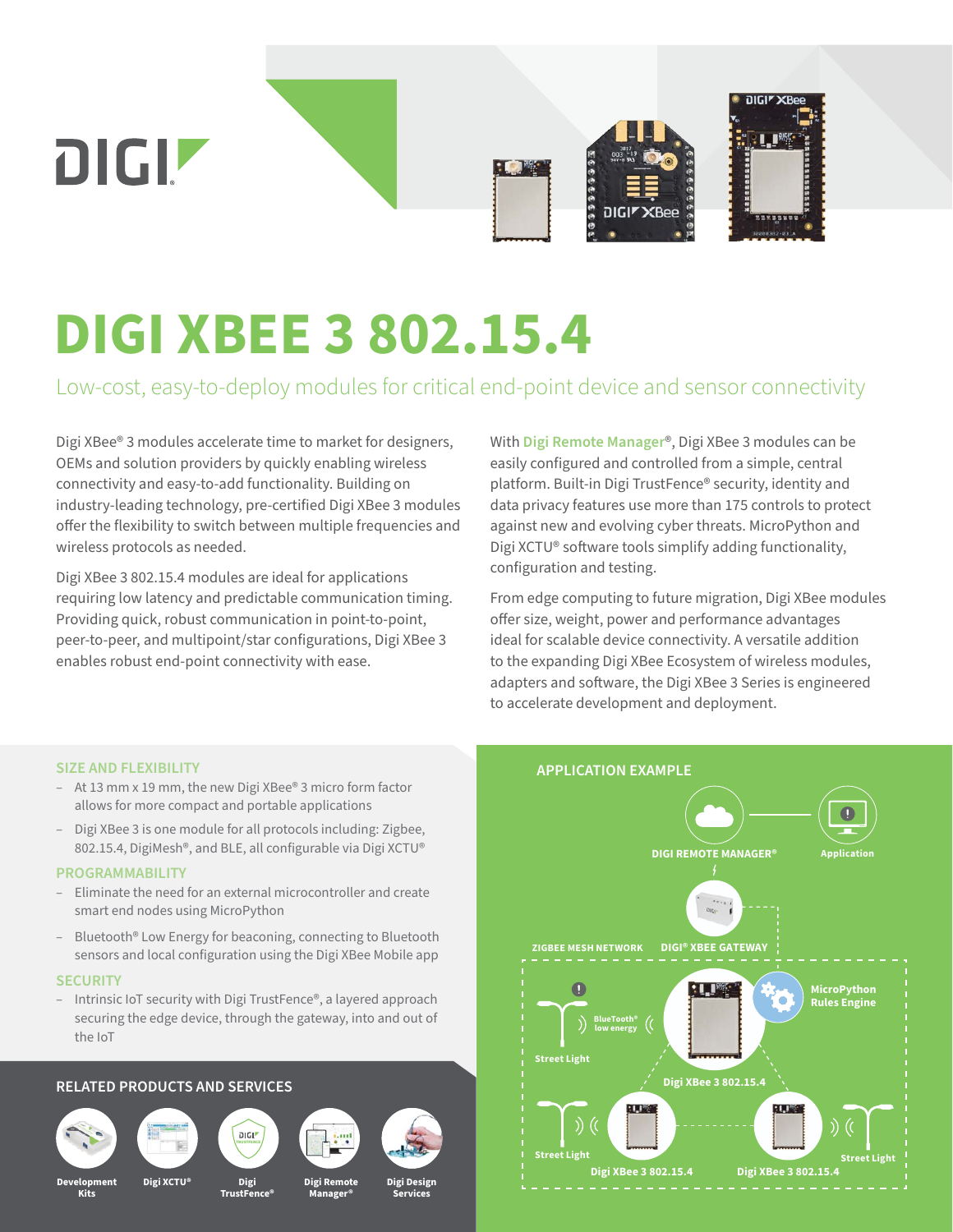| <b>SPECIFICATIONS</b>                            | Digi XBee® 3 802.15.4                                                                                                                                         | Digi XBee® 3 PRO 802.15.4 |
|--------------------------------------------------|---------------------------------------------------------------------------------------------------------------------------------------------------------------|---------------------------|
| PERFORMANCE                                      |                                                                                                                                                               |                           |
| <b>TRANSCEIVER CHIPSET</b>                       | Silicon Labs EFR32MG SoC                                                                                                                                      |                           |
| <b>DATA RATE</b>                                 | RF 250 Kbps, Serial up to 1 Mbps                                                                                                                              |                           |
| <b>INDOOR/URBAN RANGE*</b>                       | Up to 60 m (200 ft)                                                                                                                                           | Up to 90 m (300 ft)       |
| <b>OUTDOOR/RF LINE-OF-SIGHT</b><br><b>RANGE*</b> | Up to 1200 m (4000 ft)                                                                                                                                        | Up to 3200 m (2 miles)    |
| <b>TRANSMIT POWER</b>                            | +8 dBm                                                                                                                                                        | $+19$ dBm                 |
| <b>RECEIVER SENSITIVITY (1% PER)</b>             | -103 dBm Normal Mode                                                                                                                                          |                           |
| <b>FEATURES</b>                                  |                                                                                                                                                               |                           |
| <b>SERIAL DATA INTERFACE</b>                     | UART, SPI, I <sup>2</sup> C                                                                                                                                   |                           |
| <b>CONFIGURATION METHOD</b>                      | API or AT commands, local or over-the-air (OTA)                                                                                                               |                           |
| <b>FREQUENCY BAND</b>                            | ISM 2.4 GHz                                                                                                                                                   |                           |
| <b>FORM FACTOR</b>                               | Micro, through-hole, surface mount                                                                                                                            |                           |
|                                                  |                                                                                                                                                               |                           |
| <b>INTERFERENCE IMMUNITY</b>                     | DSSS (Direct Sequence Spread Spectrum)                                                                                                                        |                           |
| <b>ADC INPUTS</b>                                | (4) 10-bit ADC inputs                                                                                                                                         |                           |
| <b>DIGITAL I/O</b>                               | 15                                                                                                                                                            |                           |
| <b>ANTENNA OPTIONS</b>                           | Through-hole: PCB Antenna, U.FL Connector, RPSMA Connector<br>SMT: RF Pad, PCB Antenna, or U.FL Connector<br>Micro: U.FL Antenna, RF Pad, Chip Antenna        |                           |
| <b>OPERATING TEMPERATURE</b>                     | -40° C to 85° C (-40° F to 185° F)                                                                                                                            |                           |
| <b>DIMENSIONS (L X W X H)</b>                    | Through-hole: 2.438 x 2.761 cm (0.960 x 1.087 in)<br>SMT: 2.199 x 3.4 x 0.305 cm (0.866 x 1.33 x 0.120 in)<br>Micro: 13 x 19 x 2 mm (0.533 x 0.76 x 0.087 in) |                           |
| PROGRAMMABILITY                                  |                                                                                                                                                               |                           |
| <b>MEMORY</b>                                    | 1 MB / 128 KB RAM                                                                                                                                             |                           |
| <b>CPU/CLOCK SPEED</b>                           | HCS08 / up to 50.33 MHz                                                                                                                                       |                           |
| NETWORKING AND SECURITY                          |                                                                                                                                                               |                           |
| <b>PROTOCOL</b>                                  | 802.15.4                                                                                                                                                      |                           |
| <b>ENCRYPTION</b>                                | 128/256 bit AES                                                                                                                                               |                           |
| <b>RELIABLE PACKET DELIVERY</b>                  | Retries/Acknowledgements                                                                                                                                      |                           |
| <b>IDS</b>                                       | PAN ID and addresses, cluster IDs and endpoints (optional)                                                                                                    |                           |
| <b>CHANNELS</b>                                  | 16 channels                                                                                                                                                   |                           |
| <b>POWER REQUIREMENTS</b>                        |                                                                                                                                                               |                           |
| <b>SUPPLY VOLTAGE</b>                            | 2.1 to 3.6 V                                                                                                                                                  |                           |
| <b>TRANSMIT CURRENT</b>                          | 135 mA @ 19 dBm                                                                                                                                               |                           |
| <b>RECEIVE CURRENT</b>                           | 17 mA                                                                                                                                                         |                           |
| <b>POWER-DOWN CURRENT</b>                        | 2 micro Amp @ 25° C (77° F)                                                                                                                                   |                           |
| <b>REGULATORY APPROVALS</b>                      |                                                                                                                                                               |                           |
| FCC, IC (NORTH AMERICA)                          | Yes                                                                                                                                                           | Yes                       |
| <b>ETSI (EUROPE)</b>                             | Yes                                                                                                                                                           | No                        |
| <b>RCM (AUSTRALIA)</b>                           | Yes                                                                                                                                                           | Yes                       |
| <b>ANATEL (BRAZIL)</b>                           | Yes                                                                                                                                                           | Yes                       |
| <b>TELECK MIC (JAPAN)</b>                        | Yes                                                                                                                                                           | No                        |
| <b>KCC (SOUTH KOREA)</b>                         | Yes                                                                                                                                                           | Yes                       |

\*Range figure estimates are based on free-air terrain with limited sources of interference. Actual range will vary based on transmitting power, orientation of transmitter and receiver, height of transmitting antenna, height of receiving antenna, weather conditions, interference sources in the area, and terrain between receiver and transmitter, including indoor and outdoor structures such as walls, trees, buildings, hills, and mountains.